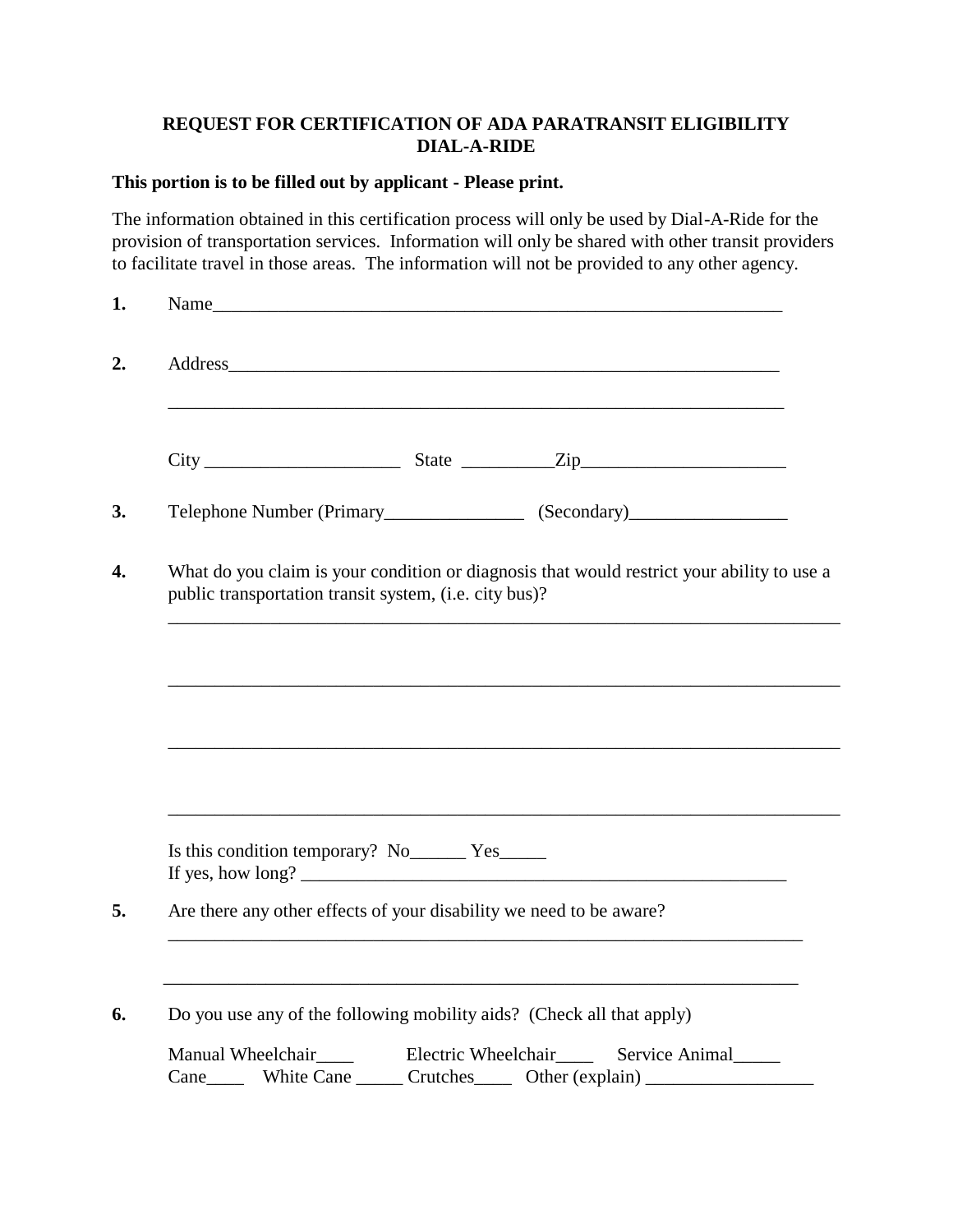|  | Will you be bringing a Personal Care Attendant/Escort with you when you travel? |  |
|--|---------------------------------------------------------------------------------|--|
|  | $Yes \_\_ (if yes, why?)$                                                       |  |

 $\overline{\phantom{a}}$  , and the contribution of the contribution of the contribution of the contribution of the contribution of the contribution of the contribution of the contribution of the contribution of the contribution of the

**8.** Please answer the following questions:

Can you travel 200 feet without the assistance of another person? Yes\_\_\_\_ No\_\_\_\_ Sometimes Describe\_\_\_\_\_\_\_\_\_\_\_\_\_\_\_\_\_\_\_\_\_\_\_\_\_\_\_\_\_\_\_\_\_\_

Can you climb three 12-inch steps without assistance? Yes\_\_\_\_ No\_\_\_\_ Sometimes Describe:\_\_\_\_\_\_\_\_\_\_\_\_\_\_\_\_\_\_\_\_\_\_\_\_\_\_\_\_\_\_\_\_\_\_

Can you wait outside without support for 15 minutes? Yes\_\_\_\_ No\_\_\_\_ Sometimes Describe:\_\_\_\_\_\_\_\_\_\_\_\_\_\_\_\_\_\_\_\_\_\_\_\_\_\_\_\_\_\_\_\_\_\_\_ \*\*\*\*\*\*\*\*\*\*\*\*\*\*\*\*\*\*\*\*\*\*\*\*\*\*\*\*\*\*\*\*\*\*\*\*\*\*\*\*\*\*\*\*\*\*\*\*\*\*\*\*\*\*\*\*\*\*\*\*\*\*\*\*\*\*\*\*\*\* In order to allow Dial-A-Ride to evaluate your request, please complete the following:

## **Release of Information**

The following Physician is familiar with my disability and is authorized to provide the information to Dial-A-Ride required to complete this certification.

|                         | I hereby certify that the information given above is correct. |                                                                                    |
|-------------------------|---------------------------------------------------------------|------------------------------------------------------------------------------------|
| (Applicant's signature) |                                                               | Date $\_\_\_\_\_\_\_\_\_\_\$                                                       |
|                         | certification, that person must complete the following:       | If this application has been completed by someone other than the person requesting |
|                         |                                                               |                                                                                    |
|                         |                                                               | State $\frac{\text{Zip}}{\text{Zip}}$                                              |
|                         |                                                               |                                                                                    |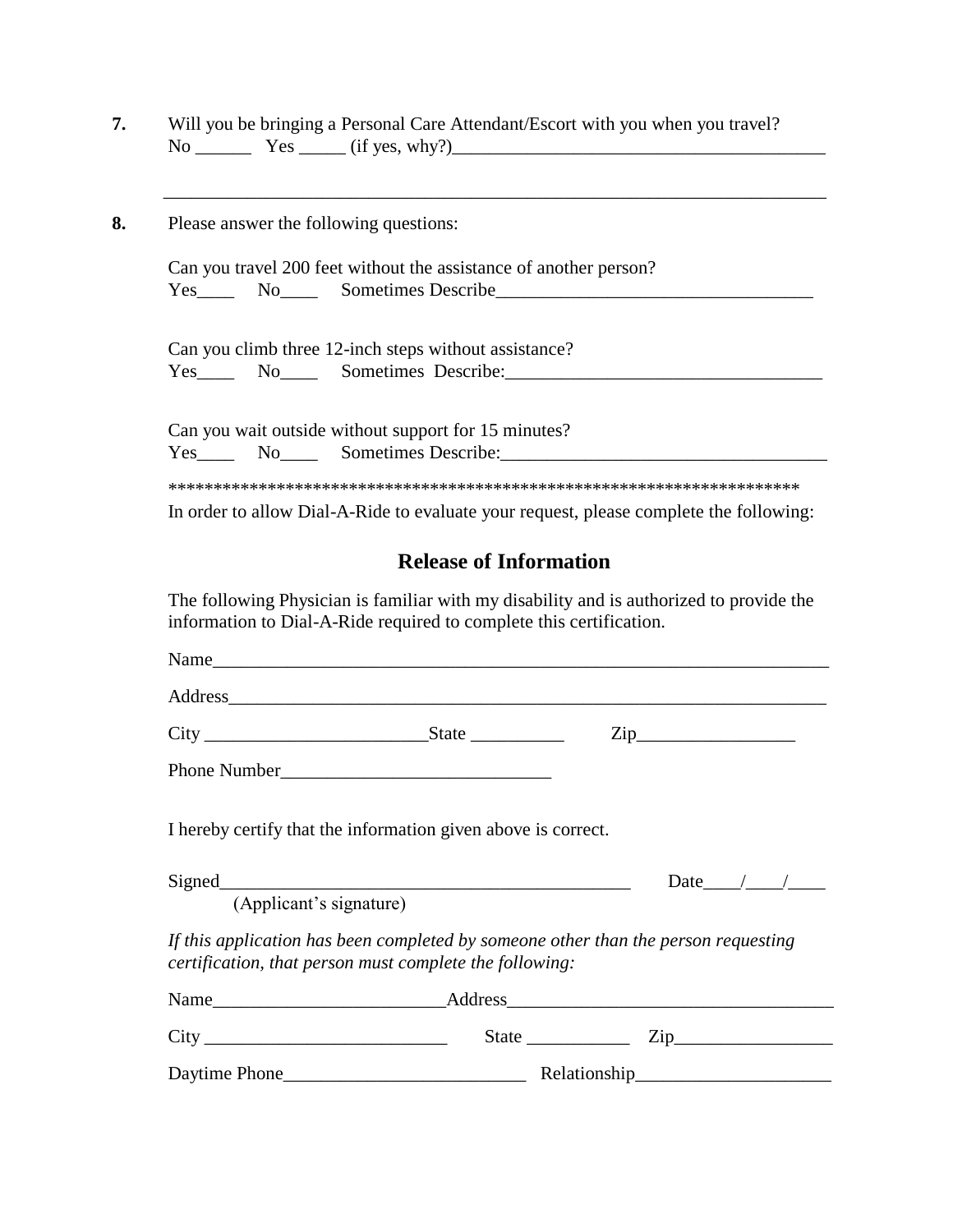# $Signal$  Date  $\frac{Date}{2}$ **REQUEST FOR MEDICAL VERIFICATION**

### **This section is to be completed by a physician - Please type or print.**

The applicant has signed a Release of Information on the previous page and would like to thank you for your assistance with this application. He/she is applying for paratransit transportation services, known as Dial-A-Ride, and the following information is needed in order to assist with a qualifying disability determination which is required by the Federal Transit Administration in order to use this specialized mode of transportation.

What condition or diagnosis do you think the applicant has that restricts their ability to use a

| public transportation transit system, (i.e. city bus)?                                               |                  |               |  |  |  |
|------------------------------------------------------------------------------------------------------|------------------|---------------|--|--|--|
|                                                                                                      |                  |               |  |  |  |
|                                                                                                      |                  |               |  |  |  |
|                                                                                                      |                  |               |  |  |  |
| Is the condition temporary? No _______ Yes ______ Expected duration: _______________________________ |                  |               |  |  |  |
| If the person has a disability affecting mobility, is this person:                                   |                  |               |  |  |  |
| Able to walk 200 feet without assistance?                                                            |                  | $Yes$ No $No$ |  |  |  |
| Able to climb three 12-inch steps without assistance?                                                |                  | $Yes$ No $No$ |  |  |  |
| Able to wait outside without support for 15 minutes?                                                 |                  | $Yes$ No      |  |  |  |
| Does this person use mobility aids? If so, what kind?                                                |                  |               |  |  |  |
| Is the applicant visually impaired? Explain.                                                         |                  |               |  |  |  |
| Is there a cognitive impairment? No ________ Yes __________ If yes, can this applicant:              |                  |               |  |  |  |
| Give addresses and telephone numbers upon request?                                                   |                  | $Yes$ No $No$ |  |  |  |
| Recognize a destination or landmark?                                                                 |                  |               |  |  |  |
| Ask for, understand, and follow directions?                                                          |                  | $Yes$ No      |  |  |  |
|                                                                                                      |                  |               |  |  |  |
|                                                                                                      |                  |               |  |  |  |
|                                                                                                      |                  |               |  |  |  |
| Signature: (Physician's Signature)                                                                   |                  |               |  |  |  |
|                                                                                                      | (License Number) |               |  |  |  |

**Note: This application must be signed by applicant's physician. Stamped signatures not accepted.**